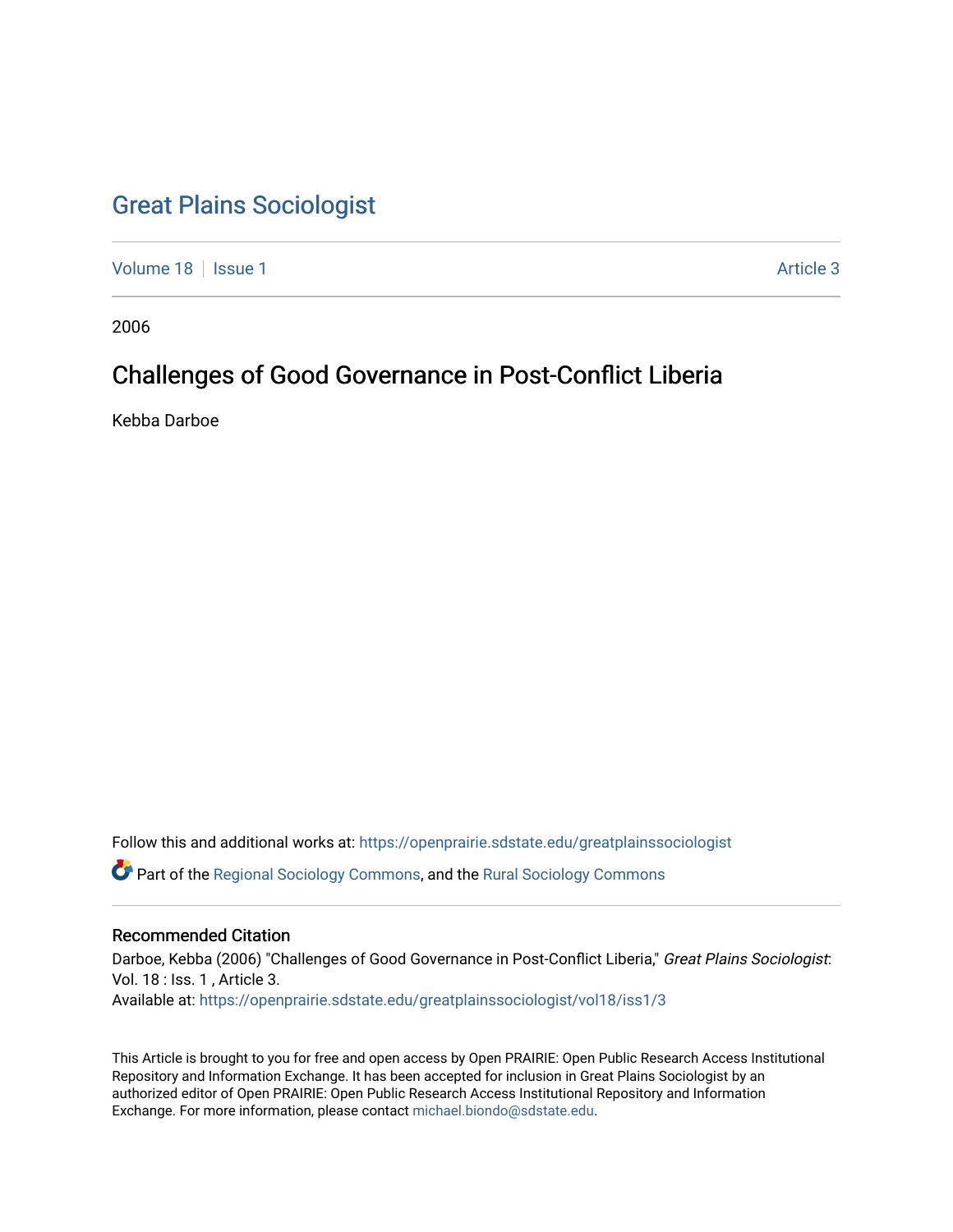# Challenges of Good Governance in Post-Conflict Liberia



Kebba Darboe<sup>\*</sup>

Abstract Drawing on Max Weber's theory of bureaucracy, this paper employs a conceptual framework to examine the challenges of good governance in post-conflict Liberia. Good governance is the sound exercise of administrative authority to manage a country's resources for development (Astillero and Mangahas, 2002). Government, a pre-condition to governance, is the dominant decision-making arm of a given state. From 1989 to 1996, and 1999 to 2003, Liberia, a West African country, was involved in two civil wars which destroyed most of its' social institutions. Study reveals that the challenges to good governance are political, administrative, and economic.

# INTRODUCTION

 $\overline{a}$ 

 The international community's heightened concern about the challenges of good governance in post-conflict Liberia is the impetus of this study. Drawing on the political history accounts and Max Weber's theory of bureaucracy, this paper employs a conceptual framework in figure 1 (Astillero and Mangahas 2002) to examine the rebuilding challenges. Good governance can be broadly defined as the sound exercise of political, economic, and administrative authority to manage a country's resources for development (Astillero and Mangahas 2002). Government, a pre-condition to governance, is the dominant decision-making arm of a given state. From 1989 to 1996, and 1999 to 2003, Liberia, a small West African country, was involved in two civil wars lasting for 14 years, which destroyed most of the social, economic, and political institutions. Consequently, the two civil wars have left many social reconstruction challenges such as political, administrative, and economic governances.

<sup>∗</sup> Kebba Darboe, Ph.D., Minnesota State University Mankato, Department of Ethnic Studies, Mankato, MN 56001; e-mail: kebba.darboe@mnsu.edu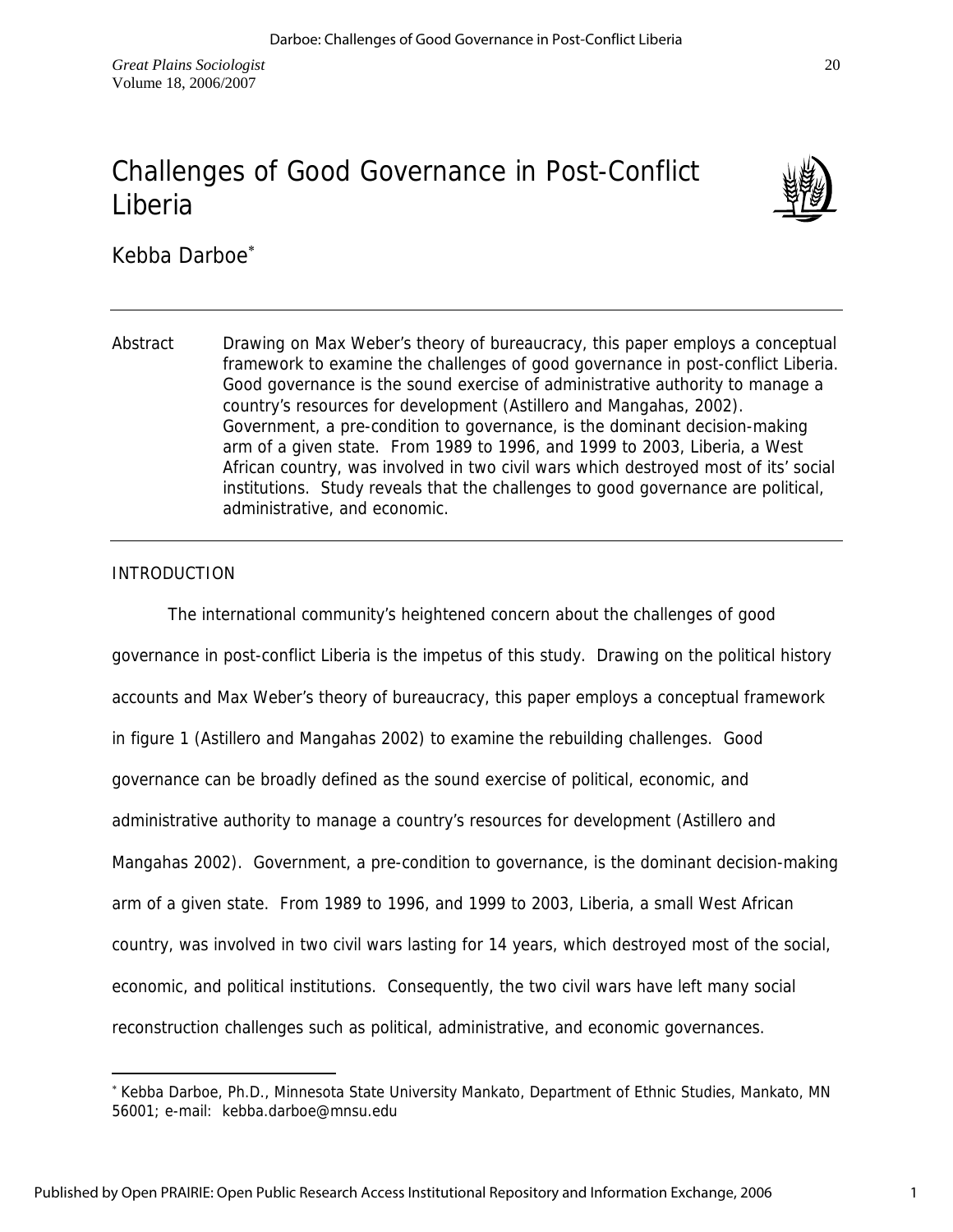In general democratic elections held on October 11, 2005, Ellen Johnson-Sirleaf was elected as first female president of Liberia. The aforementioned challenges were reiterated in the text of inaugural address on January 17, 2006, of President Johnson Sirleaf on the question of governance:

The workforce in our ministries and agencies is seriously bloated. Our administration will therefore embark on a process of rationalizing our agencies of government to make them lean, efficient, and responsive to public service delivery. This will require the creation of a meritocracy that places premium on qualification, professionalism, and performance (P. 5).

In this connection, the public policy making and service delivery systems must be accountable, participative, client-focused, demand-driven, responsive, and results-oriented. The preceding statement encapsulates Max Weber's theory of bureaucracy, which is built on rational-legal authority. It is in this context that the following pages will explore aforementioned challenges in Liberia.

# REVIEW OF LITERATURE

 In the review of literature, governance has three legs: political, economic and administrative (Hyden, Court, and Mease 2004). Political governance involves the formulation of policy, economic governance involves the decision-making process on how to allocate scarce resources such as education and health care, and administrative governance involves policy implementation. The primary function of government is to govern, while public administration is the management of the state apparatus for achieving the aims of governance. Arguably, the aforementioned three legs are the main challenges of Liberia. In this connection, there are two perspectives, namely a state-centric one and a society-centric one. The state-centric perspective focuses on how the state can promote economic growth, political stability, and security for all its citizens. On the other hand, the society-centric perspective emphasizes a democratic synergy between government and society, thereby giving more priority to societal needs such as citizen participation and accountability. This perspective is consistent with the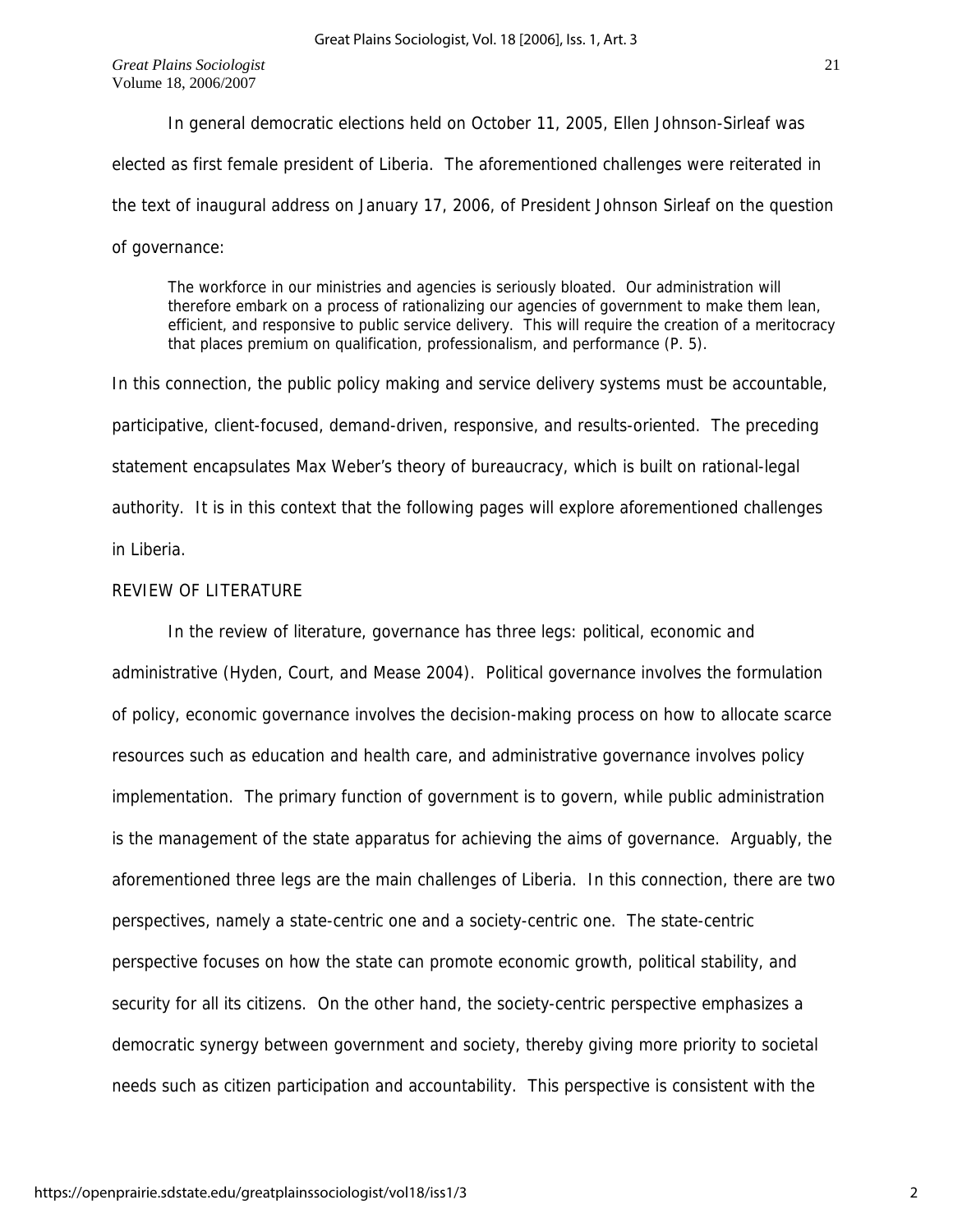calls for the subordination of bureaucracy to society's cultural and political institutions (Mukandala, editor 2000). To strengthen the democratic state, civil society can assist individual citizens, private sector, and government. Examples are non- governmental organizations, charitable institutions, and religious and cultural groups. These are host associations around which voluntary society organizes to provide social services and advocate for social, economic, and political changes. In this connection, civil society can act as a pressure group by demanding accountability and transparency from both private sector and government.

 Further, the New Partnership for Africa's Development (NEPAD) designed to fight poverty levels and development, pointed out that governance is one of the five most important challenges facing Africa (Kajee 2003/2004). Governance for Africa especially Liberia, is about the regulation of the peoples' relationship with each other and with their government. This regulation affects decision-making on how to allocate scarce resources such as distribution of income, access to health care, basic education, and the effective management of cultural and ethnic diversity. Hence, the governance model chosen by each country must be one that is relevant to the values of the people to be governed and allows them to maximize those values. Such a governance system can only be secured through democratic that is participatory, bottom-up, inclusive, and people-driven constitution making.

 Since independence in 1847, the Republic of Liberia was ruled by the Americo-Liberians, who established the True Whig Party in 1869. The best-known Liberian president was William Tubman from 1944 to 1971. After his death in 1971, he was succeeded by William Tolbert. On April 12, 1980, an indigenous Liberian from the Krahn ethnic group, Master Sergeant Samuel K. Doe, seized power in a coup d'etat and executed President William R. Tolbert, thereby ending 133 years of Americo-Liberian political domination. However, in 1989 due to the repressive nature of Doe and his government, rebels under Charles Taylor invaded Liberia from the Ivory

3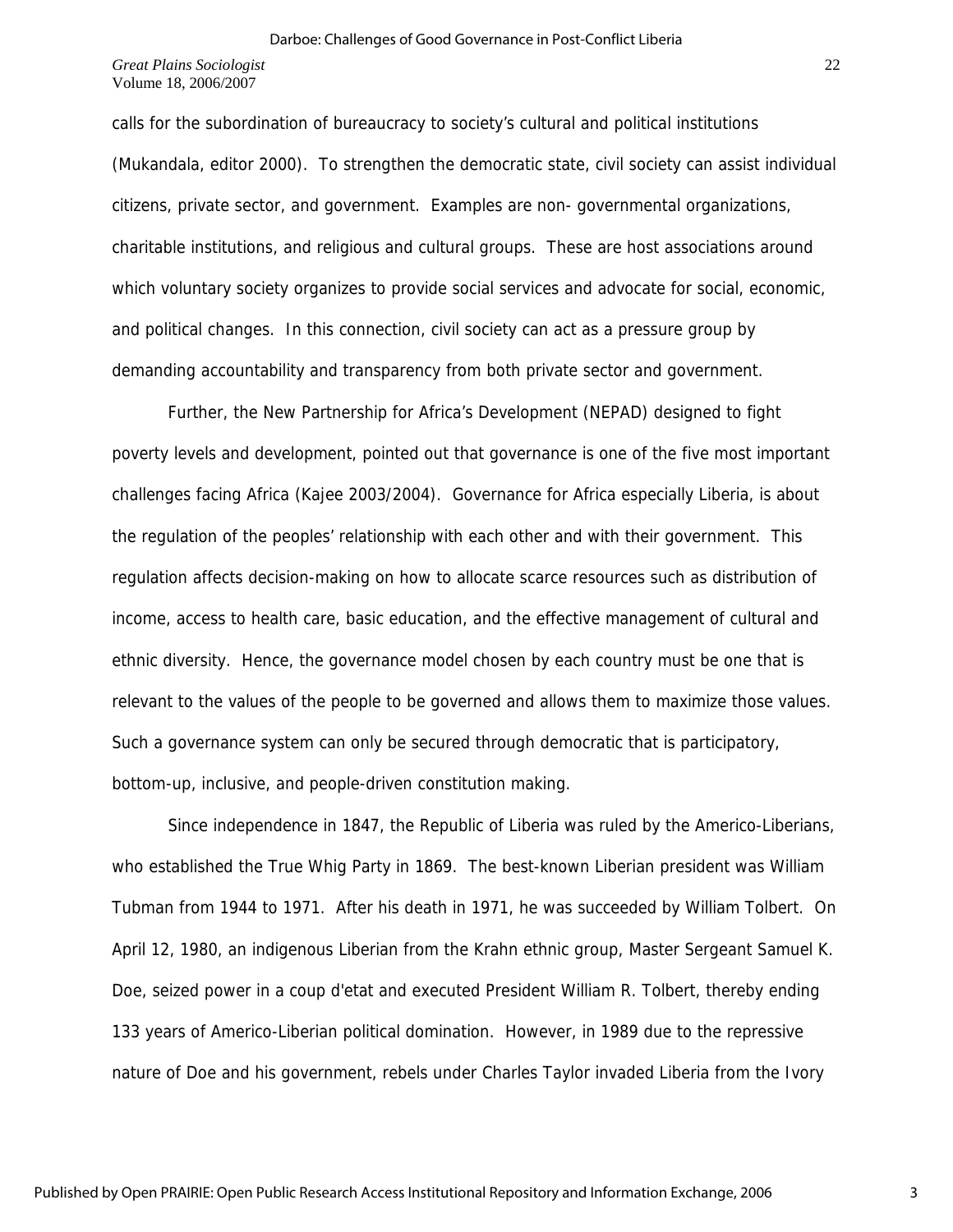Coast. Taylor and his National Patriotic Front rebels rapidly gained the support of Liberians. As a result, another rebel group captured and killed Doe in 1990. An Interim Government of National Unity was formed in 1990 and Amos C. Sawyer became President. Taylor refused to work with the interim government and continued fighting.

 The rebel groups Liberians United for Reconciliation and Democracy and Movement for Democracy in Liberia fought the Taylor regime. "Later in 2003, under intense United States and international pressure, Taylor resigned and departed into exile in Nigeria. Subsequently, a Comprehensive Peace Agreement was signed on August 18 in Accra, Ghana, laying the framework for constructing a 2-year National Transitional Government. Gyude Bryant was elected chair of the National Transitional Government of Liberia consisting of a 76-Member Legislative Assembly" (Electionworld.org 2007). The Transitional Government served until January 2006, when the winners of the 2005 presidential and congressional elections took office. On October 11, 2005, Ellen Johnson-Sirleaf was elected as the first female president of Liberia and Africa.

Throughout the country's history, Liberian governments have been notorious for using the structures of government to serve the needs and wishes of the elites such as the Americo-Liberians and their foreign benefactors. Little effort has been made to reach out to the masses of people, especially the indigenous groups that make up the greater part of the country. Consequently, an ethnic security dilemma persisted that is members of other ethnic groups fighting for the control of the country (Kew 2005). The indigenous Africans include sixteen ethnic groups, and dominant ones include Kpelle, Bassa, Gio, Kru, Grebo, Mano, and Mandingo (The World Factbook 2006). In fact, during the late 1950s and early 1960s, Liberia claimed to be the only 'real democracy' in Africa and thus, the only one, which actually had a government that was serving the people. Yet, as the evidence has shown, those governments served as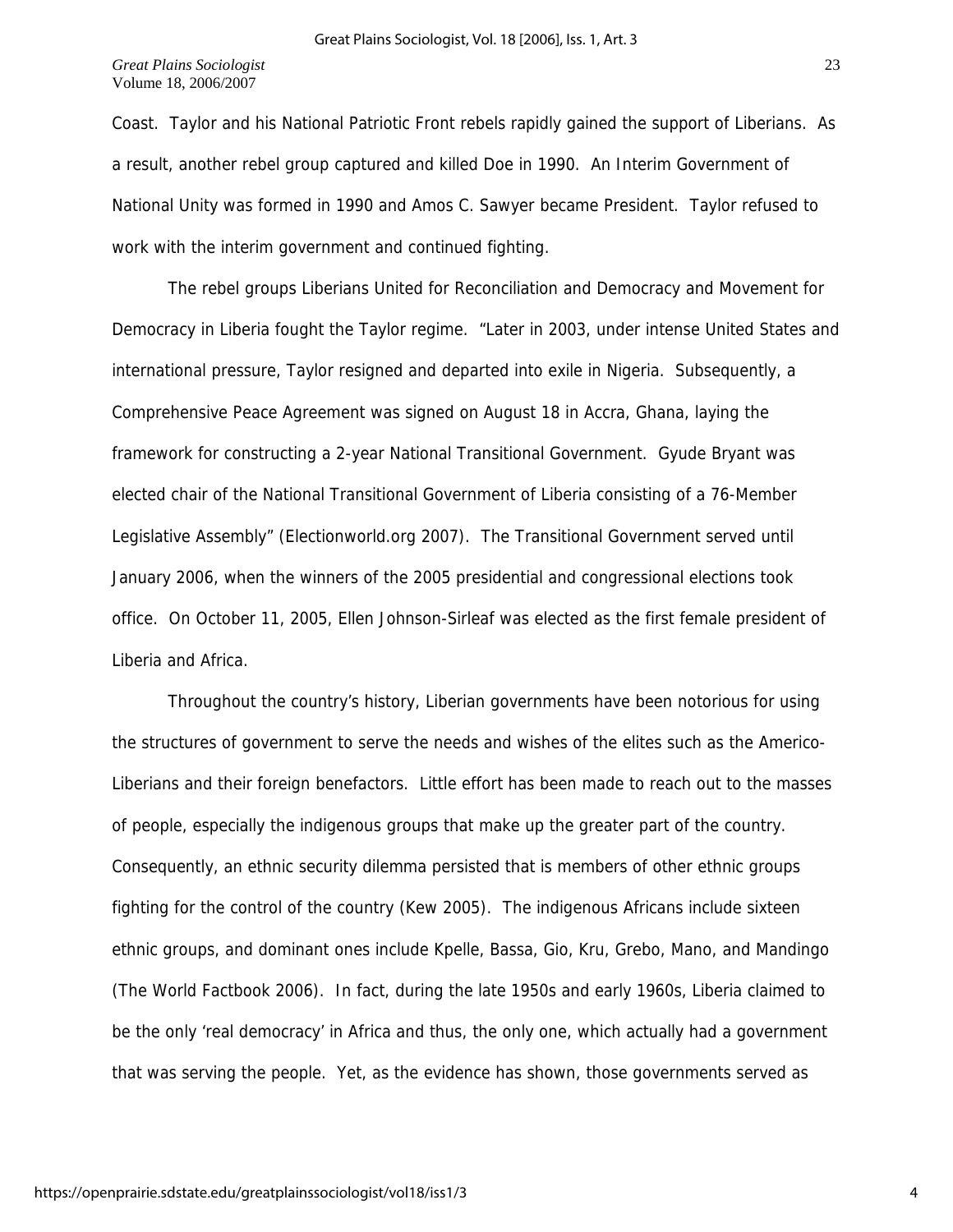instruments for the capital accumulation activities of the Americo-Liberian elites, while relegating the majority of the people to the periphery of both the economy and the political system. Additionally, the inability of Liberia to effectively manage cultural and ethnic diversity has been a core problem in the country since independence. In fact, one can argue that this failure has been the primary cause of the country's social chaos, including the civil war that lasted more than 14 years.

 Liberia, given its top-down, elite-driven and non-participatory constitutional history, constitution making has been dominated and controlled by the Americo-Liberian elite. As a result, most of the indigenous peoples were excluded from participating fully and effectively in constitutional discourse. Against this historical background, it is critical that the whole country engage in the reconstruction and reconstitution of the state through democratic constitution making in order to produce institutional arrangements that are relevant to the majority of the country's stakeholders.

#### CHALLENGES

 Over the past two decades many African countries including Liberia have made a transition to democratic forms of governance. This social change has led to the promotion of First Generation of Rights such as free speech and individual freedom, and Second Generation of Rights such as respect for international conventions as mandated by the United Nations. However, what still remains a challenge is the inability of African countries like Liberia to attain Third Generation of Rights which involves consolidation of substantive democracy and sustainable human development (Adamolekun 1999).

 For instance, the big question is: How can Liberians reconstitute and reconstruct the state to provide institutional arrangements that (1) enhance peaceful coexistence of the country's various population groups; (2) promote entrepreneurship and wealth creation; (3)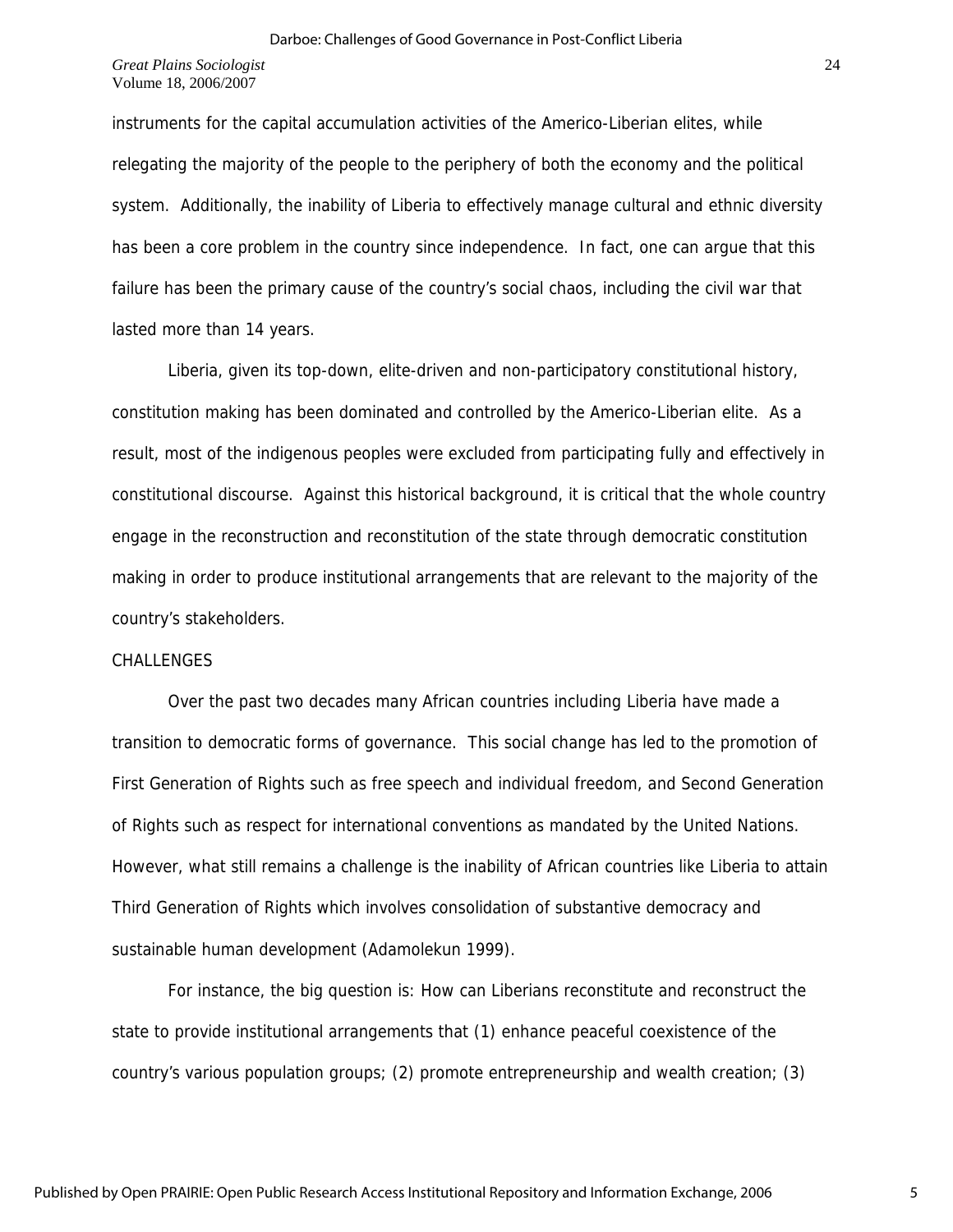eliminate historical inequalities like discrimination against indigenous peoples; (3) constrain state custodians; (4) promote the equitable distribution or allocation of public goods and services; and (5) generally advance political, economic, and social development? The analyses on political, administrative, and economic governance will attempt to answer the big question.

 According to Weber, an effective democracy cannot exist without an effective bureaucracy. Therefore, public servants working in a bureaucracy must be engaged in formulating, delivering services and as well as implementing policy. Weber approached organizations through a study of power and authority, and he identified three ways for power to become authority: (1) charismatic, which rests on appeal of leaders, (2) traditional, which is based on customs and conventions, and (3) rational-legal authority, which is anchored in impersonal rules that have been legally established. This type of authority characterizes social relations in modern society (Ritzer 2004). Further, Weber pointed out that the exercise of authority varies from one state to another. For instance, in the African context, it is difficult to distinguish the state from political regime, individual personalities and government (Agbese and Kieh 2007). Drawing on Weber's rational-legal authority that is bureaucracy and a conceptual framework in figure 1 below (Astillero and Mangahas 2002) the following rebuilding governance challenges are examined at the system, institutional, and individual levels: political, administrative, and economic. Additionally, the rebuilding of better relationships between people of different ethnic and cultural backgrounds is necessary. Otherwise, these differences could be used as outlets for oppression and violence. These aforementioned challenges are also highlighted in President Johnson-Sirleaf's inaugural speech as important variables for developing capacities of good governance in Liberia. It is difficult to measure governance, however, development in social indicators such as political, administrative and economic growth will provide evidence of progress.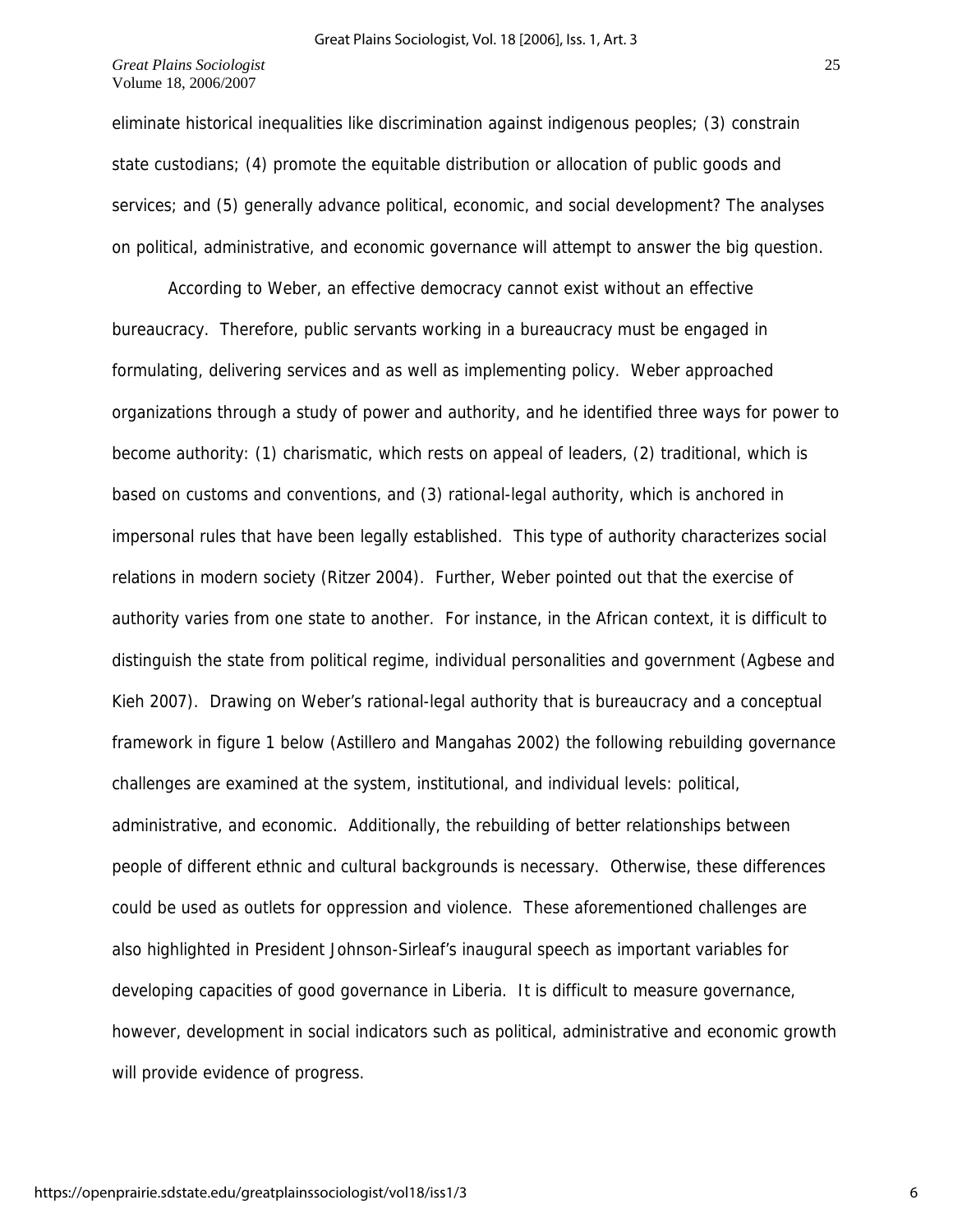



#### **Source** Astillero and Mangahas 2002

 As shown in figure 1 above, first, the system level focuses on bureaucracy, a good example of legal authority, which uses explicit rules and hierarchical ranking to achieve efficiency. That is, the rights and duties of officials are put into written rules and regulations. Second, at the institutional level the focus is on the management of relationships between and among different organizations and sectors. Often this requires a division of labor which stresses functional specialization for doing specific tasks. Third, the individual level gives support and training of personnel because in a bureaucratic administration decision-making is carried out with reliance on technical knowledge and expertise. Therefore, civil servants and stakeholders should have the work ethic, knowledge, attitudes, and skills necessary to perform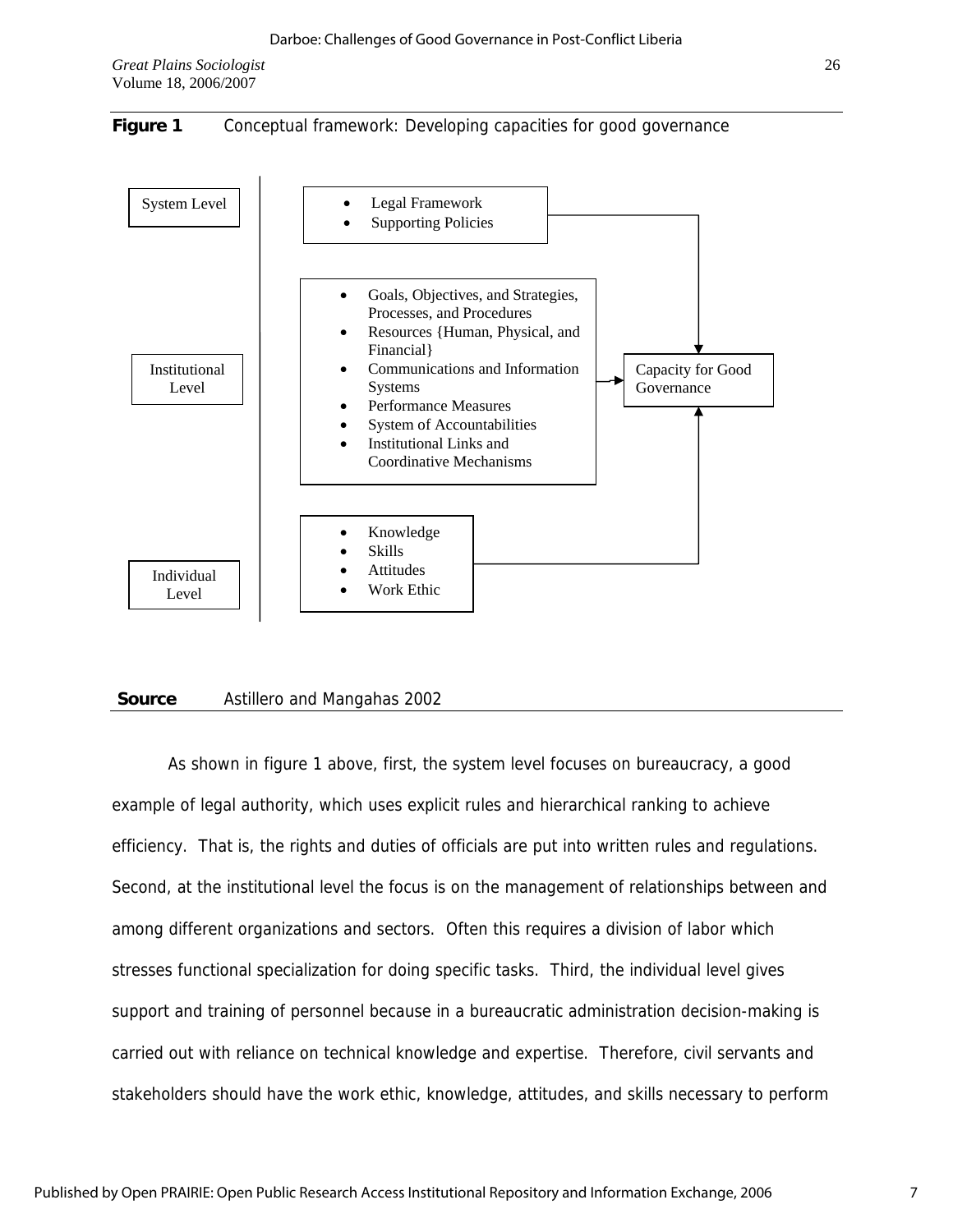their daily tasks. The preceding observations of capacity building for good governance are consistent with Weber's five characteristics of bureaucracy which include division of labor, hierarchical authority, written rules, and regulations, impersonality, and employment based on technical qualifications (Ritzer 2004).

#### POLITICAL GOVERNANCE

 Since the colonial and post-colonial era in Africa, governance and public administration approaches have been dominated by the Weberian ideal type bureaucracy. However, in the 1980s, the Weberian approach has been challenged by the World Bank and International Monetary Fund's Structural Adjustment Program (SAPs). This new program is designed to make countries in Africa qualify for loans from the world financial institutions and also to ensure debt repayment. Additional conditions include combating poor macroeconomic policies in many African countries, which lead to persistent fiscal deficits, price inflation, and unemployment. As a consequence, the Structural Adjustment Program has created a New Public Management approach, which has two forms: one that is informed by neoclassical theories of rationality and focuses on civil service restructuring by recommending privatization, building partnerships and efficiency in the delivery of goods and services; and the second form is normative, which emphasizes the promotion of sustainable human development, good governance and democracy. The main goal of this new management approach is to investigate the past failures and successes in African governance, and recommend an indigenization of the discourse on governance and public administration. Despite the Structural Adjustment Program's main goal of poverty reduction, many critics contend that it has resulted in reduced spending on social programs like public health, education, and economic development, while making as priority debt repayment and other economic policies, thereby affecting general public administration. The most important reason for SAPs failure is the fact that they were externally designed and

8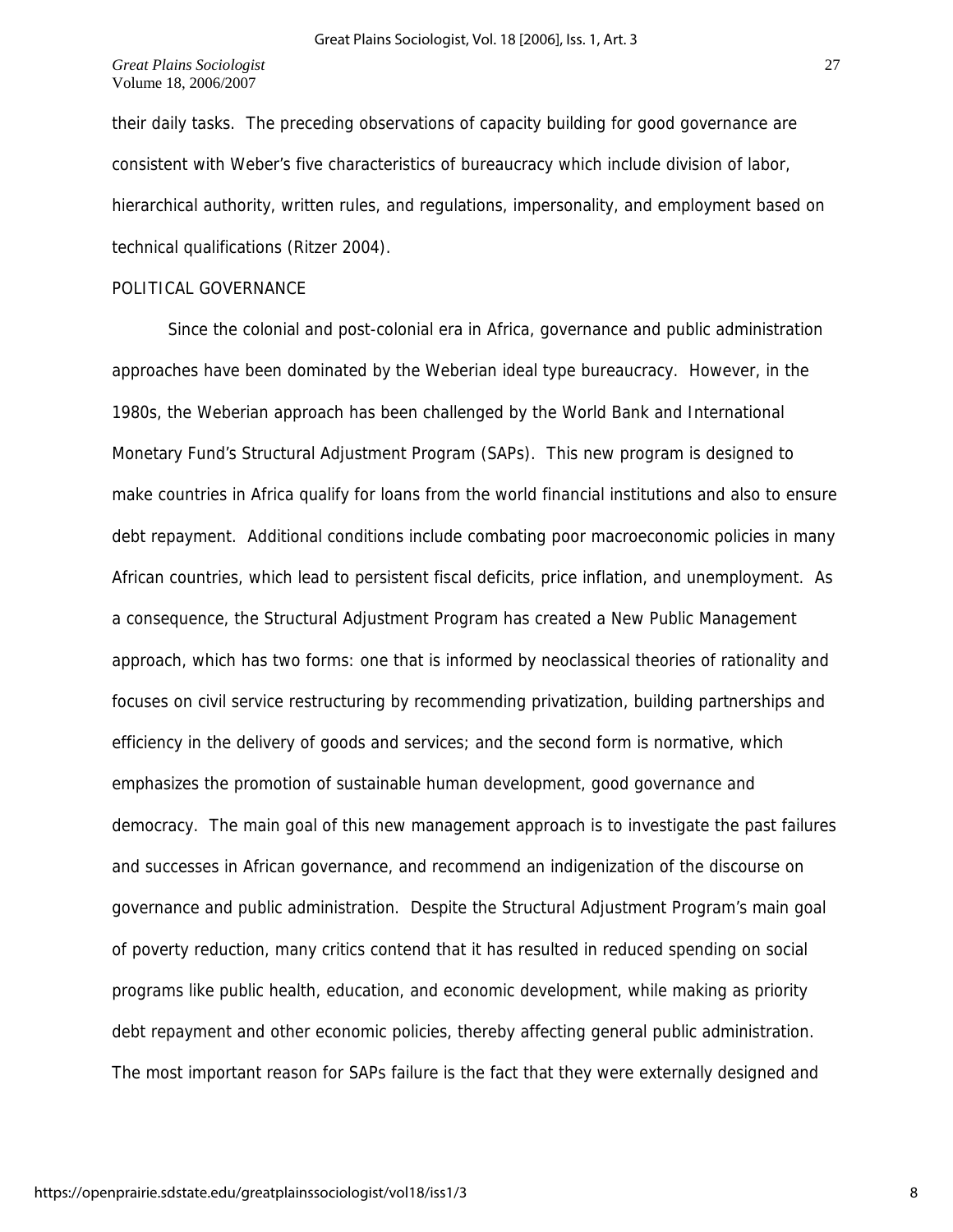imposed on the African economies, with virtually no participation from each country's relevant stakeholders. In fact, in the design of the SAPs, little effort was made to take into consideration the specificities of each African country. Instead, a "one-size-fits-all" approach was used by the economists at the Bretton Woods institutions who designed them. Consequently, the Structural Adjustment Program's implementation and design were capricious for it imposed virtually all the costs on the poor and vulnerable groups like women, rural inhabitants, urban poor, and various minority groups, while allowing the benefits to accrue to the elites (Agbese et al. 2007).

## ADMINSTRATIVE GOVERNANCE

 The promotion of democracy in post-conflict Liberia cannot succeed without the rebuilding of order such as police and army. So the big questions are: (1) how can Liberia prepare itself for the eventual exit of the United Nations Mission in Liberia (UNMIL)? (2) How can Liberia provide itself with a well-constrained police force like one that is well-constrained by the law and functions effectively to maintain law and order, including the protection of property rights? Answers to the preceding questions require the following reforms: first, decentralize regional governments so that at the county level departments and services can be restructured. This framework can devolve power away from the federal level to local authorities thereby empowering every local community. Second, reform the civil service through the implementation of efficient and effective training methods. This will enable civil servants to acquire technical and managerial skills. Also reform the incentive structures that are hiring, promotion, and pay. Third, create a new national police force. To this end, the United Nations Mission in Liberia is training the new national police force under United Nation's supervision. The former Chairman Bryant encouraged more women to join the police force. Additionally, create a New National Army, which should have a fair ethnic group and geographical

9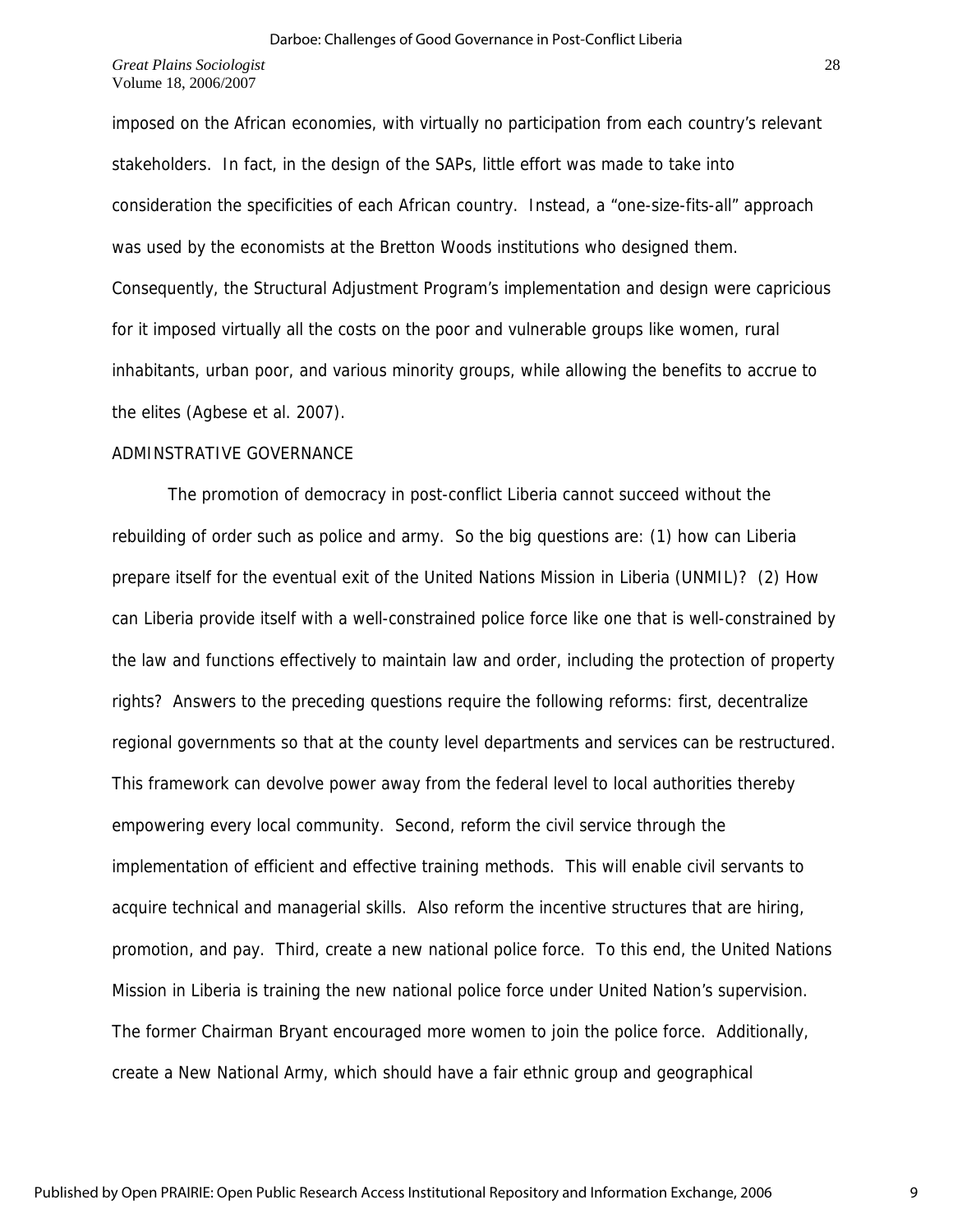representations. The minimum qualifications for all recruits are 18 years of age, physical fitness, minimum high school education, and no record of human rights abuses. Former fighters from disbanded armed factions who meet the qualifications will also be recruited. Their mission shall be to serve all citizens and not be taken by national leaders to oppress people. Fourth, reform the Criminal Justice System in order to change the perception that justice can be bought. This can be accomplished by replacing the dysfunctional judiciary with an independent and professional one. The main goals shall be to promote the rule of law by punishing criminal offenders; bring to justice those who have committed human rights abuses; and reintegrate former combatants. Fifth, to fight routinized corruption that is ""Get, Grab and Go" by ending the culture of impunity. Corruption has led to ethnic conflicts and civil wars. To fight corruption, the United States is helping Liberia by putting experts in key financial institutions with cooperation from the United Nations, World Bank and the Government of Liberia. ECONOMIC GOVERNANCE

 Lack of economic growth threatens national security because a large number of the youth are unemployed. The solution is to attract needed investments especially in new technologies that will create new employment opportunities for all citizens. The new administration can create jobs by rebuilding the physical infrastructure such as roads, schools, housing, and telecommunication systems. Jobs can also be created by increasing production and export of primary commodities like rubber, iron ore, and cocoa to enhance Liberia's entry into the global economy. This entry can sustain an economic growth that yields employment opportunities for people, and restore Liberia's standing in the international organizations like World Bank, International Monetary Fund, and United Nations.

10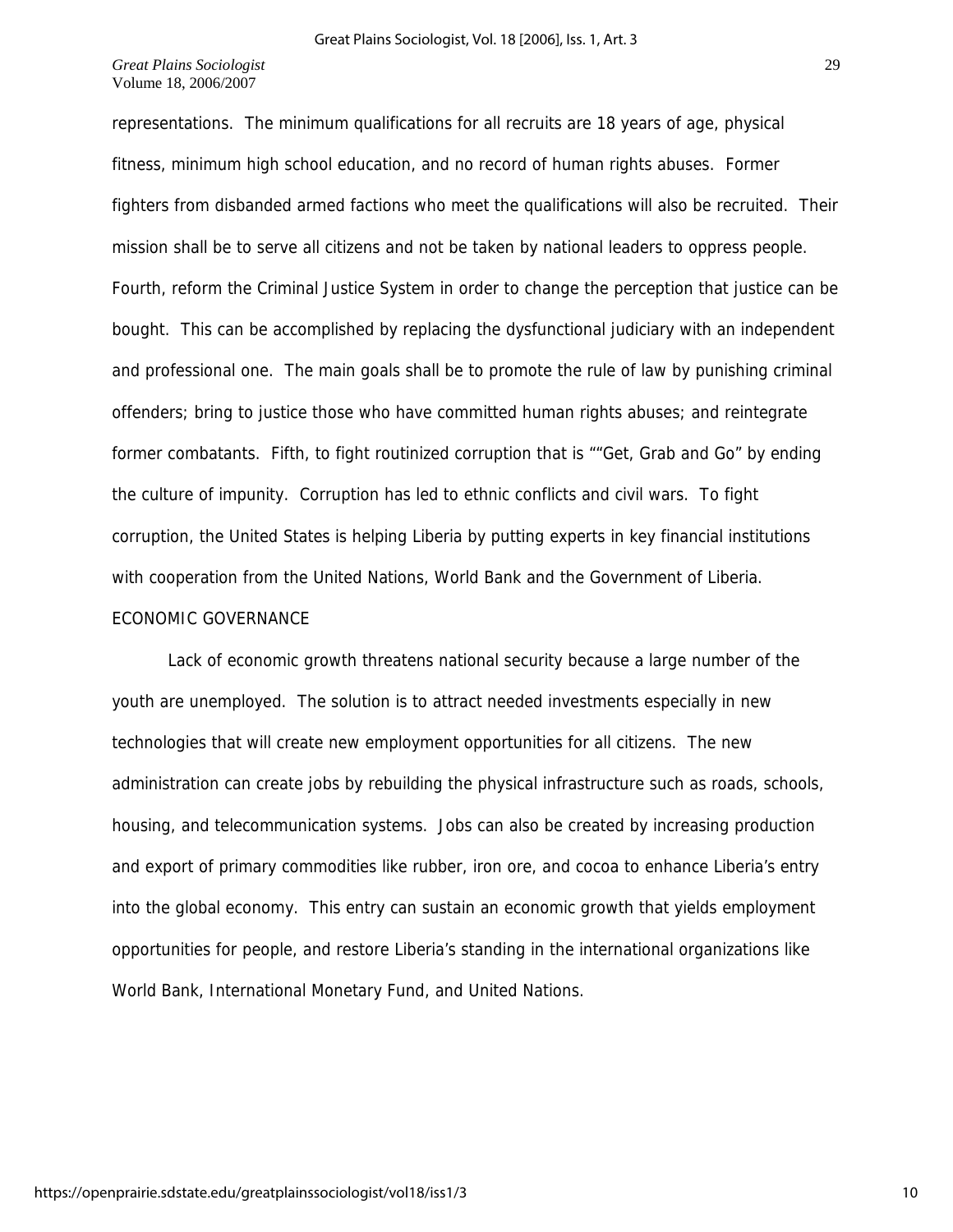#### Education

 In any post-conflict society, social reconstruction that is the rebuilding of social services such as education, which is a social equalizer, poses a real challenge. Schools play an important role in shaping the values and attitudes of citizens necessary for the functioning of any democratic society. Therefore, the key activities for rebuilding and stabilization must include primary, secondary, vocational, and higher education. Lack of education is a major cause of poverty, at individual, family, and societal levels. Poverty is likewise a major reason why children fail to enroll in school. Often, poor families give priority to boys' education, as possibly increasing future family income, but many boys from poor families have to drop out of school to earn income. To mitigate these conditions, the new administration should provide free primary and secondary education to all citizens, especially child soldiers who must be reintegrated into society. Implementing a good educational policy will channel youth energy and creativity towards a constructive agenda and reduce high illiteracy. Further, to ensure the strategic vision for educational reconstruction, the new administration must ask for assistance from the international bodies, civil society, and United Nations such as the United Nations Educational, Scientific, and Cultural Organization (UNESCO). The United Nations Children's Fund (UNICEF) is providing free primary education to all war affected children and helping on their rehabilitation and reintegration efforts. Additionally, the United States is providing financial and technical assistance in teacher training and school rebuilding efforts. All these efforts will increase capacity building and lead to a more sustainable human development.

# Public Health

 Another social reconstruction challenge is the availability and delivery of public health services. There is an acute need for medical doctors, nurses, pharmaceutical drugs, and facilities such as hospitals and clinics in order to fight diseases such as Malaria, Tuberculosis,

11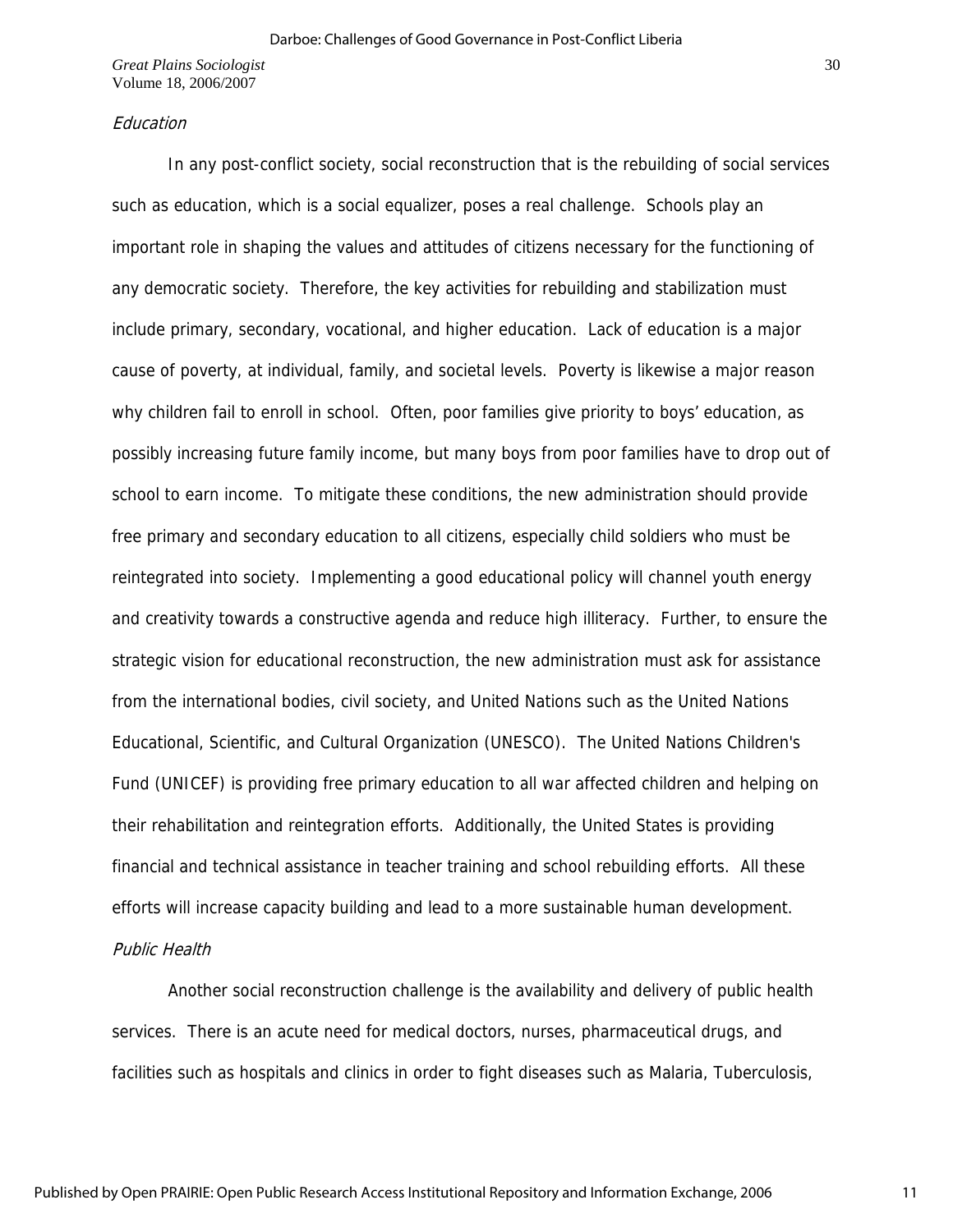childhood malnutrition, maternal illnesses, and Human Immunodeficiency Virus (HIV) or Acquired immune deficiency syndrome (AIDS). This challenge can be met by pursuing multiple strategies: (1) develop training programs for healthcare and social service professionals at all levels; (2) integrate mental health into the national heath care system in order to address social problems related to victims of war trauma and substance abuse; (3) shift the orientation from curative to a more preventive system of care; and (4) design a payment system similar to Medicare and Medicaid in the United States. Medicare is designed to provide prepaid hospital insurance for elderly people, while Medicaid can be means-tested to determine eligibility, thereby, help the poor, women, children and disabled members of society. Additionally, more health care services should be provided in the rural communities. All these efforts will require financial resources and assistance from the World Health Organization.

## CONCLUSION

 Good governance in Liberia requires proactive policies which can be carried out in collaboration with the private sector, civil society, and community agencies. These efforts will make the government become more legitimate and relevant to all citizens. In summary, good governance therefore implies the ability of the government to provide an institutional environment within which all citizens can live together peacefully. That is individuals and groups can engage in productive activities to create the wealth and income that they need without unnecessary molestation from state custodians like civil servants and politicians; and public goods and services are distributed in an efficient and equitable manner. These efforts will strengthen democracy, human rights and promote economic prosperity and social cohesion.

https://openprairie.sdstate.edu/greatplainssociologist/vol18/iss1/3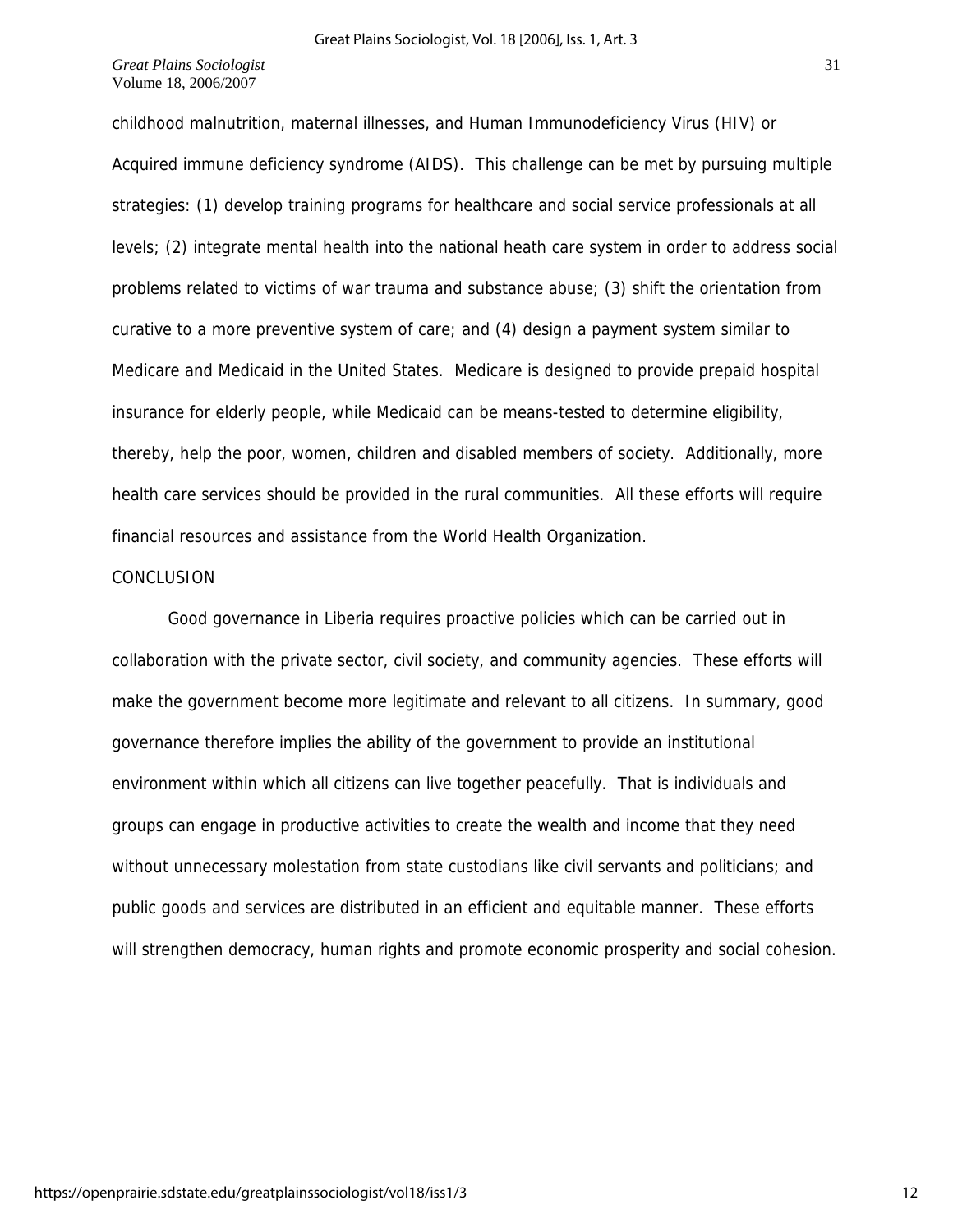# REFERENCES

- Adamolekun, Ladipo. 1999. Public Administration in Africa: Main Issues and Selected Country Studies. Oxford, England: Westview Press.
- Agbese, Pita Ogaba, and George Klay Kieh, Jr. 2007. Reconstituting the state in Africa. New York: Palgrave Macmillan.

Astillero, Noel, and Joel Mangahas. 2002. Assessment of Capacity Building Needs of Biodiversity and Protected Areas Management Board in the Philippines. Manila: Department of Environment and Natural Resources and United Nations Development Program.

- Boley, G.E. Saigbe. 1983. Liberia: The Rise and Fall of the First Republic. New York: MacMillan Publishers.
- Briggs, Jimmie. 2005. *Innocents Lost: When Child Soldiers Go to War*. New York: Basic Books.
- Cassell, C. Abayomi. 1970. Liberia: The History of the First African Republic. New York: Fountainhead Publishers', Inc.

Commonwealth Foundation. 1999. Citizens and Governance, Civil Society in the New Millennium. London, England: The Commonwealth Foundation.

Electionworld.org. 2007. "A Short History of Liberia." Retreived August 16, 2007 (http//www.electionworld.org/history/Liberia.htm)

Hyden, Goran, Julius Court, and Kenneth Mease. 2004. "Making Sense of Governance:

Empirical Evidence from Sixteen Developing Countries." Boulder, CO: Lynne Rienner.

- Kajee, Ayesha. 2003/2004. "Nepad's APRM: A Progress Report, Practical Limitations and Challenges." SA Yearbook of International Affairs 2003/04: 243 – 258.
- Kew, Darren. 2005. "Building Democracy in 21<sup>st</sup> Century Africa: Two Africas, One Solution." The Whitehead Journal of Diplomacy and International Relations Winter/Spring: 149 - 161.